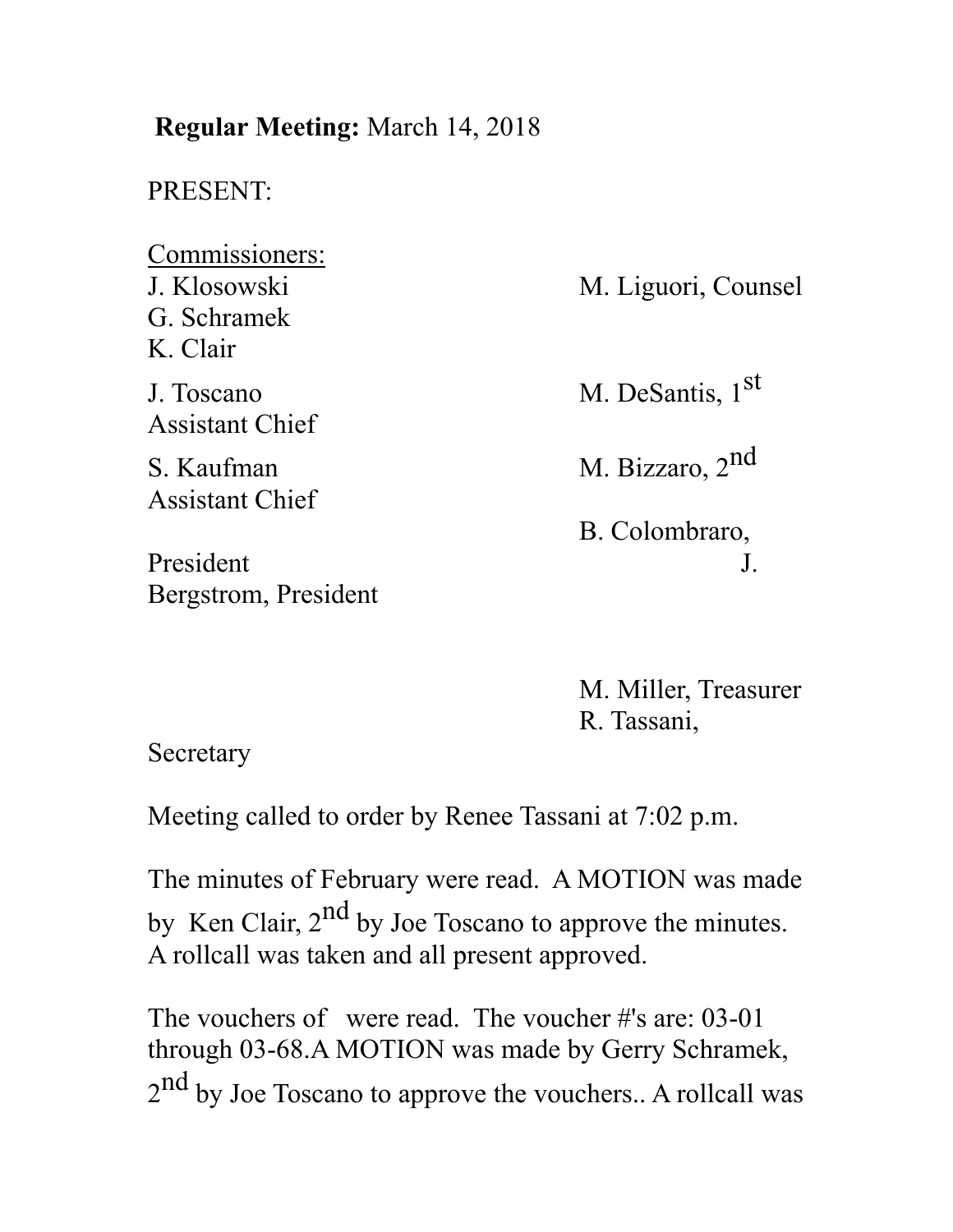taken and all present approved.

## CORRESPONDENCE READ:

A FOIL request was received and reviewed from Gash and Associates. Renee Tassani will be contacting them.

There was a subpeona received from Hogan and Rossi.

Geico sent a FOIL request Renee Tassani had contacted them and they said it was sent in error, please disreguard.

A letter from Newman, Rew and Simeone was reviewed regarding a personnel matter.

### COMPUTER/COMMUNICATIONS/RADIOS

Billing from A-1 Computer Co. was received and reviewed. Gerry Schramek detected a possible error in their billing. A review of prior bills is warranted.Meg will reach out to them.

We received 3 new Knox Box's, 11-2-5 is working.

The Chief presented a TV to purchase along with a mount, total: \$298.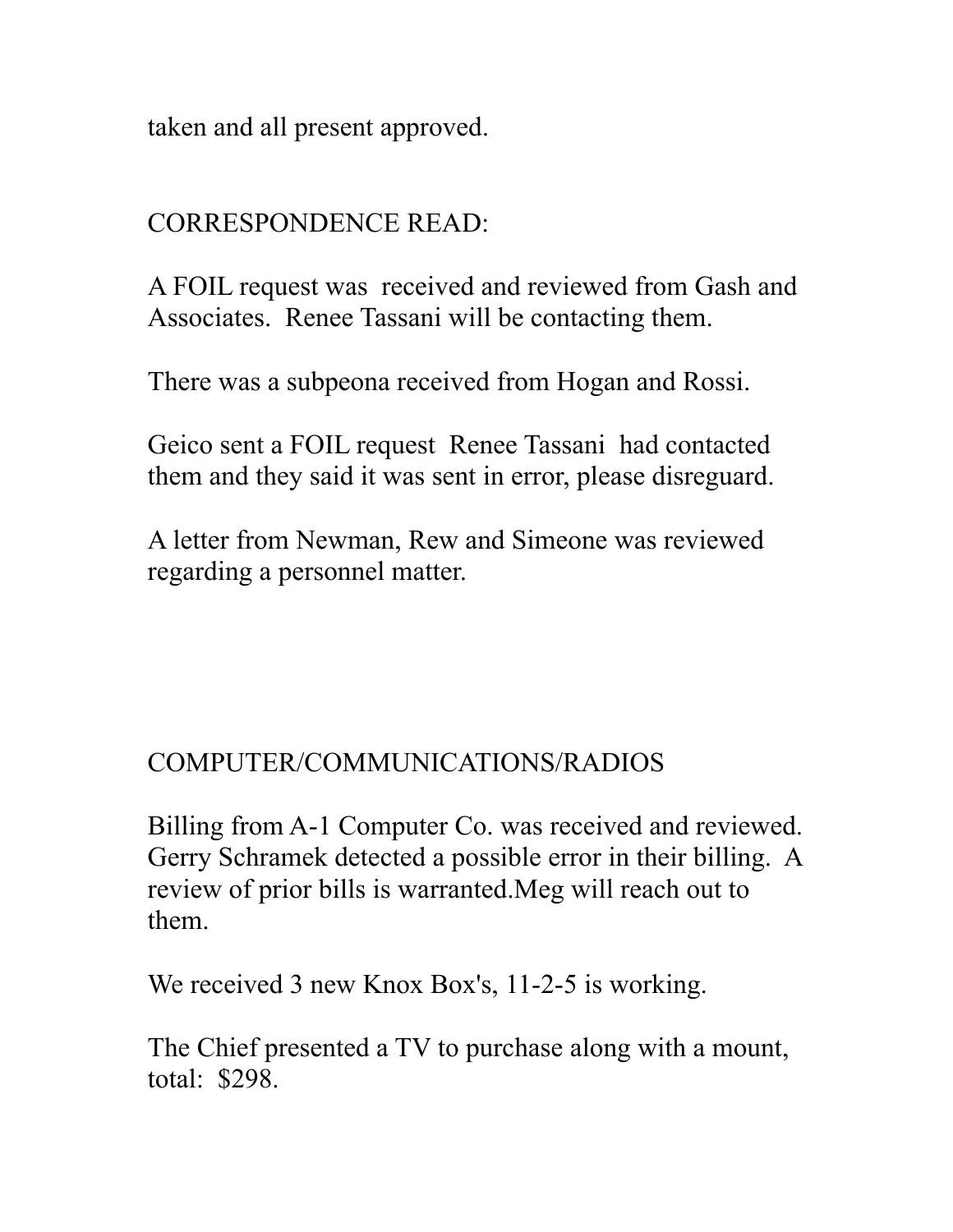# FACILITIES

The upstairs mens bathroom needs attention.

We need to get a price for the ceiling in Station 1. Members will work on it and Ken Clair will reach out to Home Depot for pricing.

There was a generator issue at Station 1, it's due for service. Ken Clair will resolve the issuer.

## FIRE AND EMS EQUIPMENT

Ken Clair received pricing on a Generator with a flood light for 11-4-2 as follows: Honda 2000 watt \$1907 Honda LED : \$2761

A MOTION was made by Ken Clair and  $2<sup>nd</sup>$  by Steve Kaufman to purchase the Honda LED, a roll call was taken and all approved.

Thumper is working well.

Ken Clair reported that \$3200 was made on the on-line auction. Ken will post the Air Packs with Red Truck Sales. Miscellaneous surplus is complete.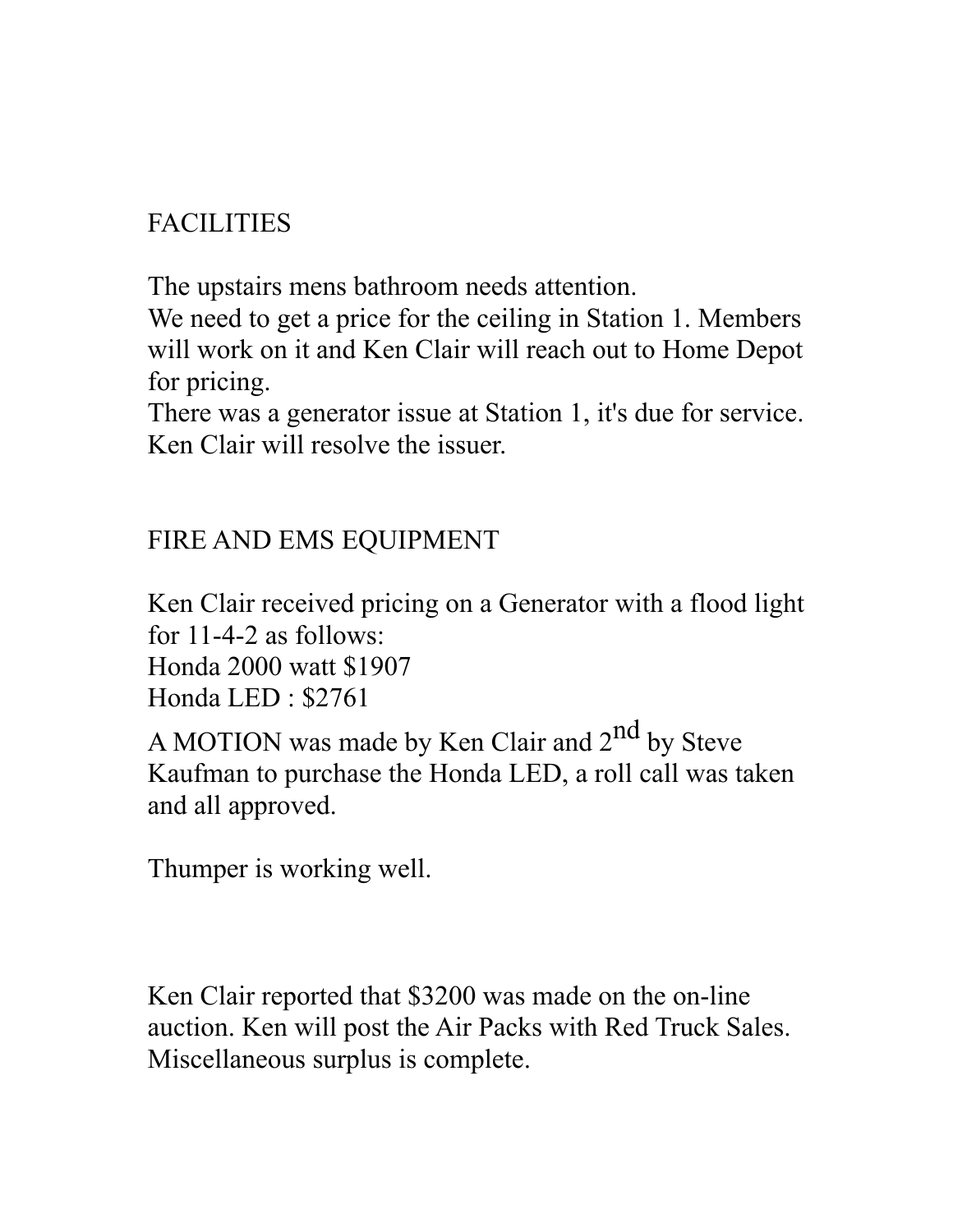## FIRE ROADS

Fire roads will be addressed in the spring.

## FIRE PREVENTION

No new business.

GRANTS/AWARDS

 Gerry Schramek received a packet from New York State regarding a \$50000 grant which was applied for earlier this year.The grant request is progressing nicely.

No new business.

INSURANCE CLAIMS/VFBL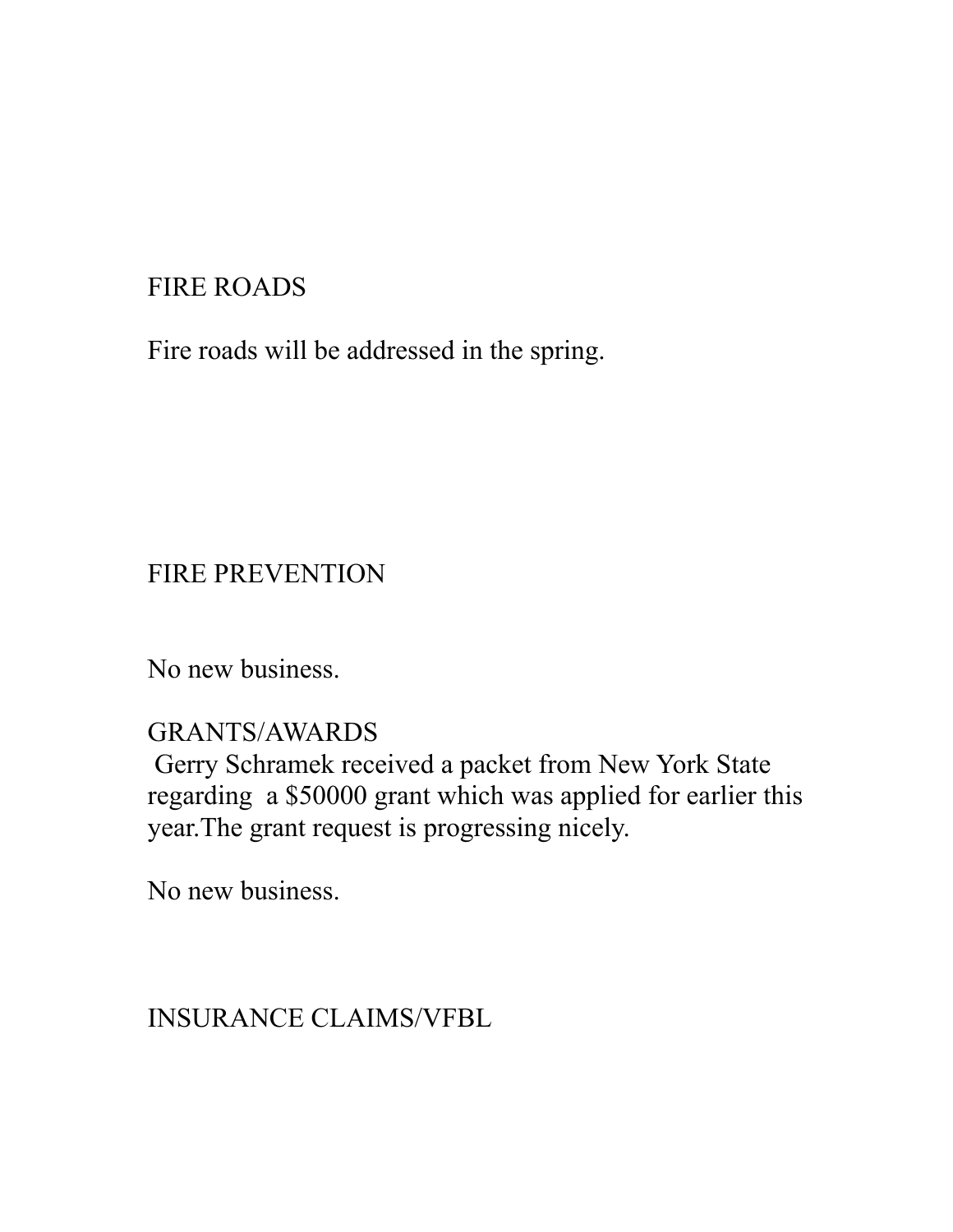No new business.

### LEGAL CONTACT/REPORTS

Mike Liguori provided a policy for the Commissioners to review and re-review at the next meeting.This policy covers safety guidelines for drivers.

### LOSAP

Joe Toscano reported that monies for the LOSAP program have been invested at a rate of 3%. Joe needs to get a listing from the President of all members who have not made the points for 2 consecutive years.

### EQUIPMENT/FABRICATION

A MOTION was made by John Klosowski, 2<sup>nd</sup> by Joe Toscano to sell Marine Boat and trailer as surplus to members with a starting bid of \$500. All bids are to be sealed and placed in the commissioners mailbox and they will be opened at the April Meeting. A roll call was taken and all present approved.

#### OSHA MANDATES

Chief reported that makeups are to be done for the VFIS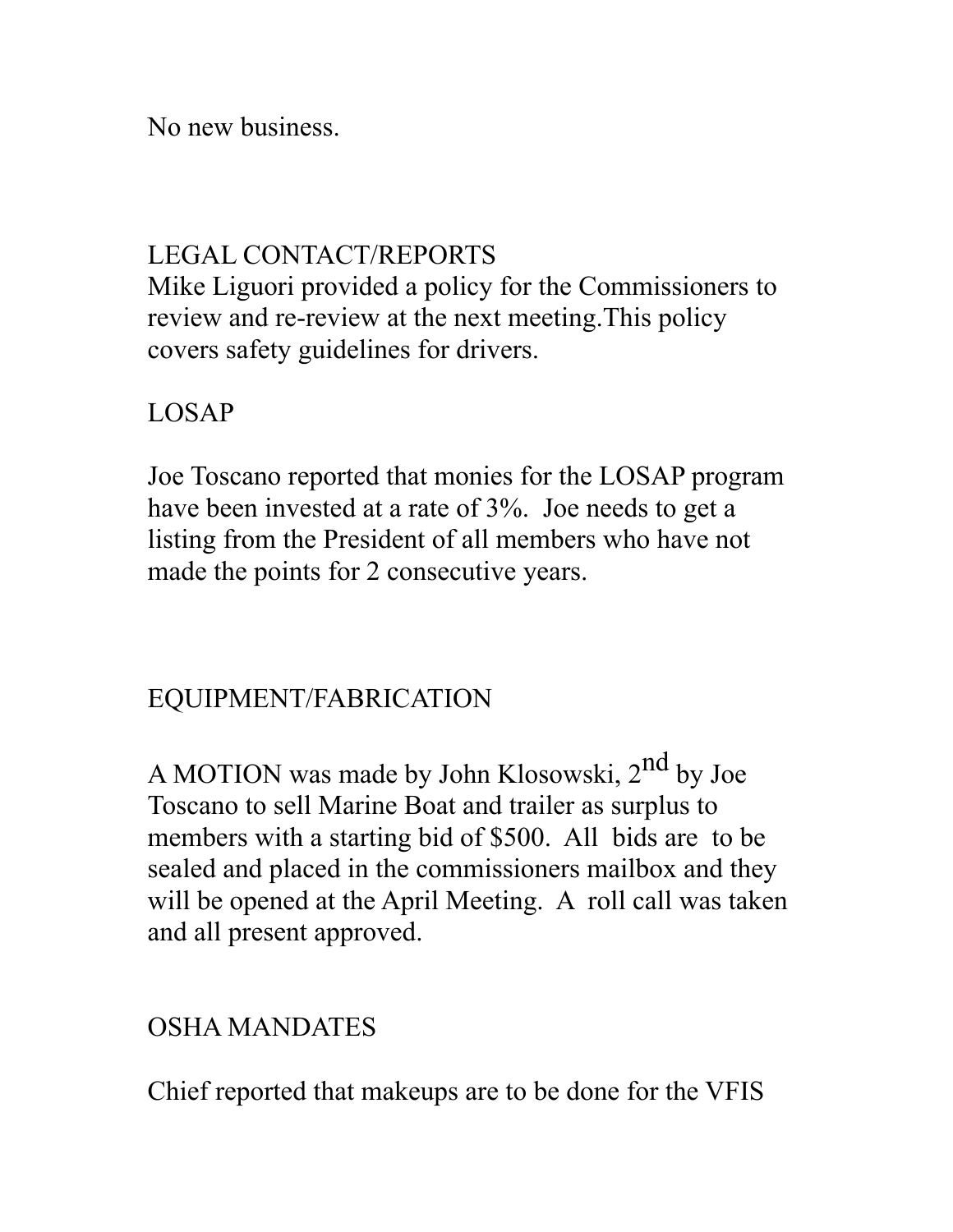course. The Chief requested additional time to be given until May to get caught up.The physicals are scheduled for April 8, 9 (40 arre done to date).

### VEHICLE MAINTENANCE

| Vehicle | Beginning<br>Mileage | Ending<br>Mileage | Work<br>Performed |
|---------|----------------------|-------------------|-------------------|
| 1111    | 14826                | 15751             |                   |
| 11 1 2  | 45854                | 46469             |                   |
| 1113    | 14985                | 15183             |                   |
|         |                      |                   |                   |
|         |                      |                   |                   |

Gerry Schramek would like the gas consumption report every month. Broken down by vehicle. Main House fuel: 199.6 Station 1: 86.20/59.2 All trucks have been inspected by Ruscon

RECRUITMENT AND RETENTION

No new business.

CHIEF'S REPORT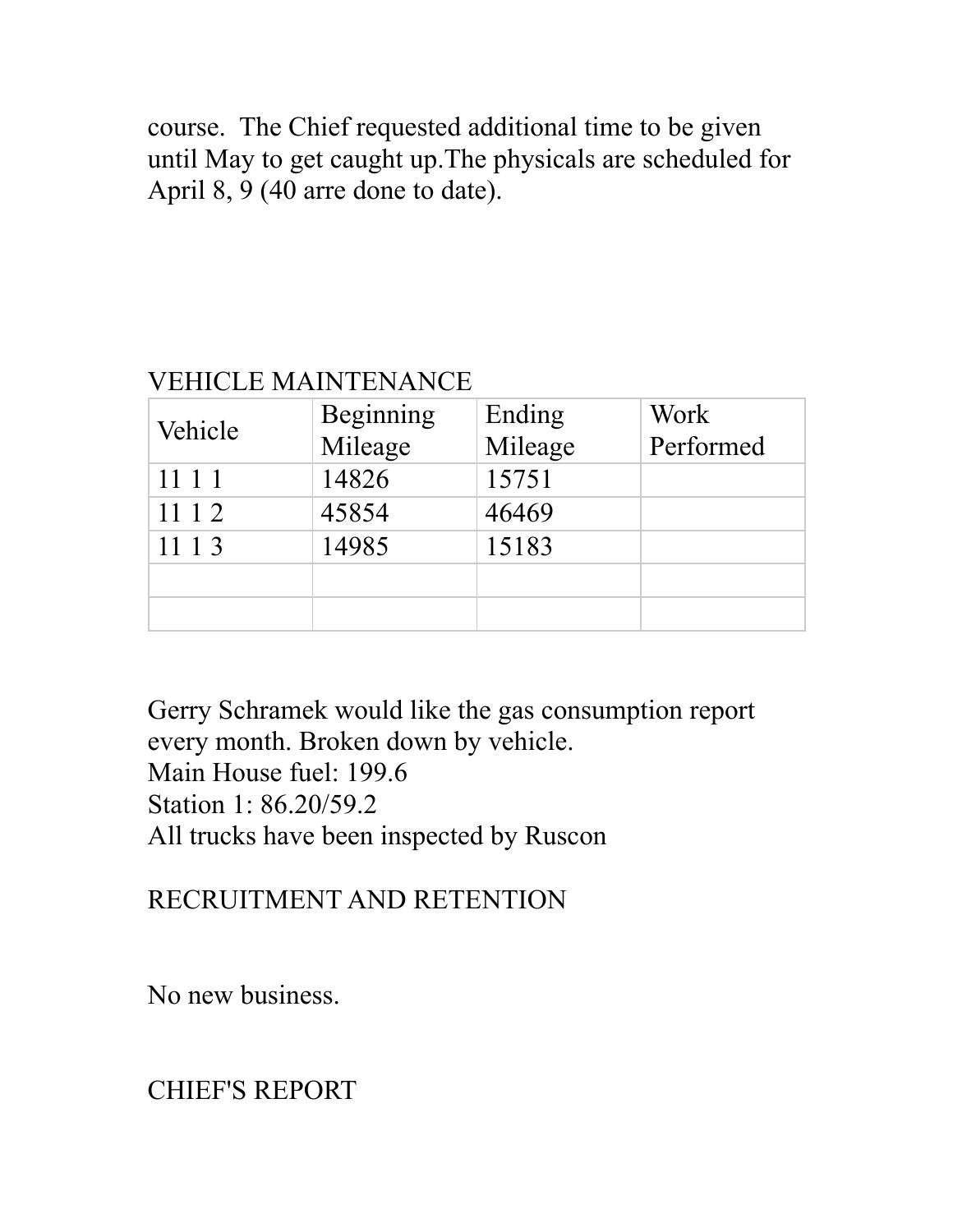Gear Inspection and physicals are taking place. The president submitted a request for the District to pay for one of the 2 uniforms required for the Chiefs. A MOTION was made by Ken Clair,  $2^{nd}$  by Joe Toscano to approve this expenditure, a roll call was taken and all approved.

EMS

EMS will provide coverage during the installation dinner.

TRAINING & TRAVEL

Chief presented management training for officers to the Commissioners for review.

#### FUTURE CAPITAL PROJECTS

No new business.

NEW APPARATUS

No new business.